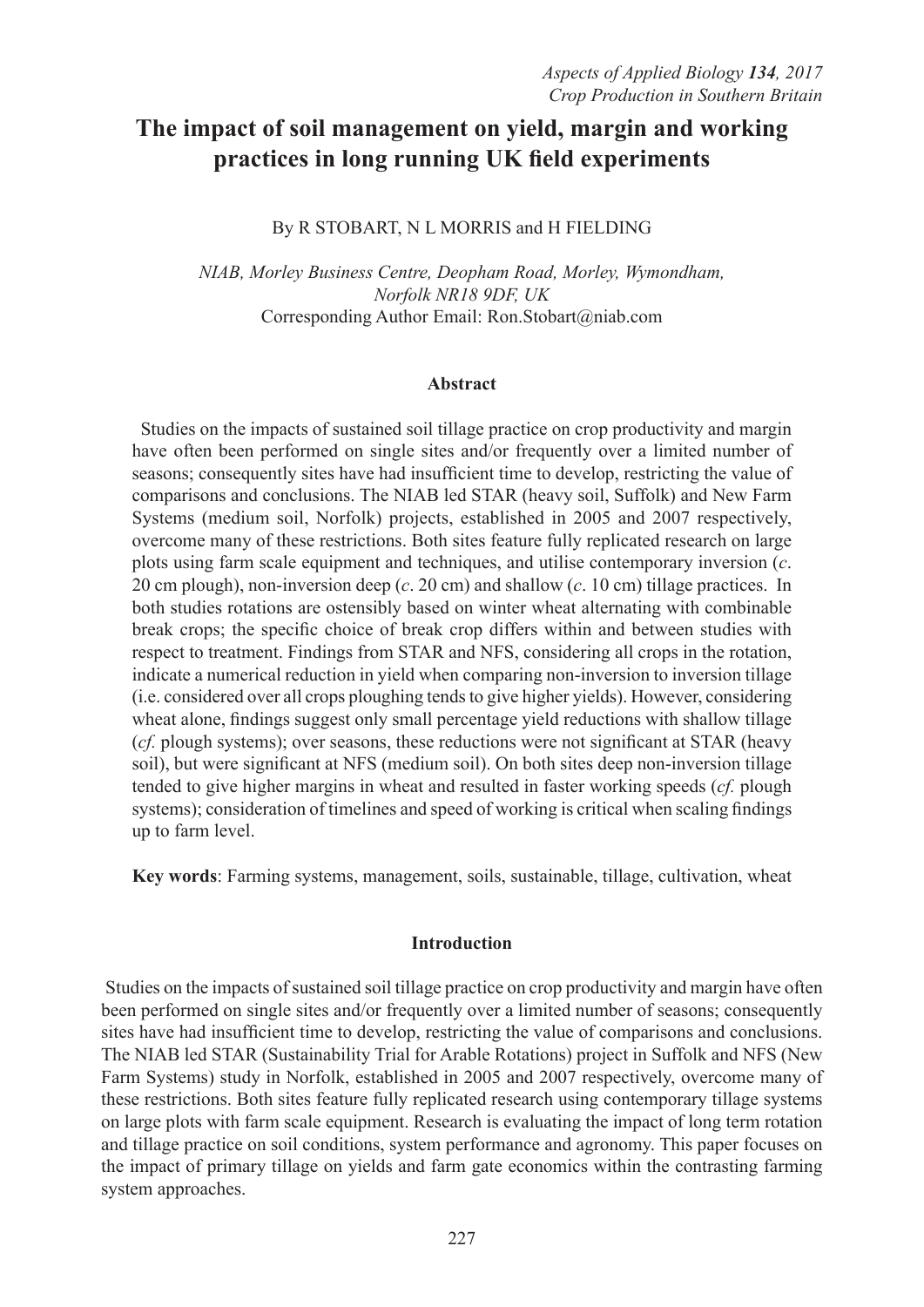|                  |                  |                              |                                                                                    | Cropping          |                                                                                                          |                                                                                                                                                                                                                                                                                                                                                                                                                                                        |                                                       |                                                                                                                                                                                                                                                                                                                                                                                          |                                               |                                                                                                                                                                                                                                                                                                                                   |
|------------------|------------------|------------------------------|------------------------------------------------------------------------------------|-------------------|----------------------------------------------------------------------------------------------------------|--------------------------------------------------------------------------------------------------------------------------------------------------------------------------------------------------------------------------------------------------------------------------------------------------------------------------------------------------------------------------------------------------------------------------------------------------------|-------------------------------------------------------|------------------------------------------------------------------------------------------------------------------------------------------------------------------------------------------------------------------------------------------------------------------------------------------------------------------------------------------------------------------------------------------|-----------------------------------------------|-----------------------------------------------------------------------------------------------------------------------------------------------------------------------------------------------------------------------------------------------------------------------------------------------------------------------------------|
| 2005/06<br>(Yr1) | 2006/07<br>(Yr2) | 2007/08<br>(Yr 3)            | 2008/09<br>(Y <sub>I</sub> 4)                                                      | 2009/10<br>(Yr 5) | 2010/11<br>(Yr 6)                                                                                        | 2011/12<br>(Y <sub>I</sub> 7)                                                                                                                                                                                                                                                                                                                                                                                                                          | 2012/13<br>(Yr 8)                                     | 2013/14<br>(Y <sub>I</sub> 9)                                                                                                                                                                                                                                                                                                                                                            | 2014/15<br>(Yr10)                             | 2015/16<br>(Yr 11)                                                                                                                                                                                                                                                                                                                |
| WOST             | WW               | wbn                          | WW                                                                                 | WOST              | WW                                                                                                       | wbn                                                                                                                                                                                                                                                                                                                                                                                                                                                    | WW                                                    | WOST                                                                                                                                                                                                                                                                                                                                                                                     | WW                                            | wbn                                                                                                                                                                                                                                                                                                                               |
| sbn              | WW               | S <sub>O</sub>               | WW                                                                                 | sbn               | WW                                                                                                       | $\sin$                                                                                                                                                                                                                                                                                                                                                                                                                                                 | WW                                                    | $_{\rm{S}}$                                                                                                                                                                                                                                                                                                                                                                              | WW                                            | sbn                                                                                                                                                                                                                                                                                                                               |
| WW               | WW               | WW                           | WW                                                                                 | WW                | WW                                                                                                       | WW                                                                                                                                                                                                                                                                                                                                                                                                                                                     | WW                                                    | WW                                                                                                                                                                                                                                                                                                                                                                                       | WW                                            | WW                                                                                                                                                                                                                                                                                                                                |
| fal              | $\mathbb{W}$     | $_{\rm{fid}}$                | WW                                                                                 | fal               | WW                                                                                                       | $\ddot{a}$                                                                                                                                                                                                                                                                                                                                                                                                                                             | WW                                                    | $f_{\rm al}$                                                                                                                                                                                                                                                                                                                                                                             | WW                                            | fal                                                                                                                                                                                                                                                                                                                               |
|                  |                  |                              |                                                                                    |                   |                                                                                                          |                                                                                                                                                                                                                                                                                                                                                                                                                                                        |                                                       |                                                                                                                                                                                                                                                                                                                                                                                          |                                               |                                                                                                                                                                                                                                                                                                                                   |
|                  |                  |                              |                                                                                    |                   |                                                                                                          |                                                                                                                                                                                                                                                                                                                                                                                                                                                        |                                                       |                                                                                                                                                                                                                                                                                                                                                                                          |                                               |                                                                                                                                                                                                                                                                                                                                   |
|                  |                  |                              |                                                                                    |                   |                                                                                                          |                                                                                                                                                                                                                                                                                                                                                                                                                                                        |                                                       |                                                                                                                                                                                                                                                                                                                                                                                          |                                               |                                                                                                                                                                                                                                                                                                                                   |
|                  |                  |                              |                                                                                    |                   |                                                                                                          |                                                                                                                                                                                                                                                                                                                                                                                                                                                        |                                                       |                                                                                                                                                                                                                                                                                                                                                                                          |                                               |                                                                                                                                                                                                                                                                                                                                   |
|                  |                  |                              |                                                                                    |                   |                                                                                                          |                                                                                                                                                                                                                                                                                                                                                                                                                                                        |                                                       |                                                                                                                                                                                                                                                                                                                                                                                          |                                               |                                                                                                                                                                                                                                                                                                                                   |
|                  |                  |                              |                                                                                    |                   |                                                                                                          |                                                                                                                                                                                                                                                                                                                                                                                                                                                        |                                                       |                                                                                                                                                                                                                                                                                                                                                                                          |                                               |                                                                                                                                                                                                                                                                                                                                   |
|                  |                  |                              |                                                                                    |                   |                                                                                                          |                                                                                                                                                                                                                                                                                                                                                                                                                                                        |                                                       |                                                                                                                                                                                                                                                                                                                                                                                          |                                               |                                                                                                                                                                                                                                                                                                                                   |
|                  |                  | 2008/09                      | 2009/10                                                                            | 2010/11           | 2011/12                                                                                                  |                                                                                                                                                                                                                                                                                                                                                                                                                                                        |                                                       |                                                                                                                                                                                                                                                                                                                                                                                          |                                               | 2015/16                                                                                                                                                                                                                                                                                                                           |
|                  |                  |                              |                                                                                    |                   |                                                                                                          |                                                                                                                                                                                                                                                                                                                                                                                                                                                        |                                                       |                                                                                                                                                                                                                                                                                                                                                                                          |                                               | (Yr9)                                                                                                                                                                                                                                                                                                                             |
|                  |                  | SOST                         | WW                                                                                 | sbn               | WW                                                                                                       | sbr                                                                                                                                                                                                                                                                                                                                                                                                                                                    |                                                       |                                                                                                                                                                                                                                                                                                                                                                                          |                                               | $\overline{\text{S}}$                                                                                                                                                                                                                                                                                                             |
|                  |                  | SOST                         | WW                                                                                 | sbn               | WW                                                                                                       | sbr                                                                                                                                                                                                                                                                                                                                                                                                                                                    |                                                       |                                                                                                                                                                                                                                                                                                                                                                                          |                                               | S <sub>0</sub>                                                                                                                                                                                                                                                                                                                    |
|                  |                  |                              |                                                                                    |                   |                                                                                                          |                                                                                                                                                                                                                                                                                                                                                                                                                                                        |                                                       |                                                                                                                                                                                                                                                                                                                                                                                          |                                               |                                                                                                                                                                                                                                                                                                                                   |
|                  |                  |                              |                                                                                    |                   |                                                                                                          |                                                                                                                                                                                                                                                                                                                                                                                                                                                        |                                                       |                                                                                                                                                                                                                                                                                                                                                                                          |                                               |                                                                                                                                                                                                                                                                                                                                   |
|                  |                  |                              |                                                                                    |                   |                                                                                                          |                                                                                                                                                                                                                                                                                                                                                                                                                                                        |                                                       |                                                                                                                                                                                                                                                                                                                                                                                          |                                               |                                                                                                                                                                                                                                                                                                                                   |
|                  |                  |                              |                                                                                    |                   |                                                                                                          |                                                                                                                                                                                                                                                                                                                                                                                                                                                        |                                                       |                                                                                                                                                                                                                                                                                                                                                                                          |                                               |                                                                                                                                                                                                                                                                                                                                   |
|                  |                  |                              |                                                                                    |                   |                                                                                                          |                                                                                                                                                                                                                                                                                                                                                                                                                                                        |                                                       |                                                                                                                                                                                                                                                                                                                                                                                          |                                               |                                                                                                                                                                                                                                                                                                                                   |
|                  |                  |                              |                                                                                    |                   |                                                                                                          |                                                                                                                                                                                                                                                                                                                                                                                                                                                        |                                                       |                                                                                                                                                                                                                                                                                                                                                                                          |                                               |                                                                                                                                                                                                                                                                                                                                   |
|                  |                  | 2007/08<br>(Yr1)<br>WW<br>WW | weed burden, soil assessments etc.<br>weed burden, soil assessments etc.<br>(Yr 2) | (Yr 3)            | Cover crop: radish cover crop autumn sown and destroyed overwinter ahead of spring sown crops.<br>(YI 4) | (Yr 5)<br>Treatment is cultivated to c. 20-25 cm using a non-inversion technique.<br>Treatment is cultivated to c. 20-25 cm using a non-inversion technique.<br>Treatment is cultivated to c. 10 cm using a non-inversion technique.<br>Treatment is cultivated to c. 10 cm using a non-inversion technique.<br>Inversion tillage treatment is ploughed every year to c. 20-25 cm<br>Inversion tillage treatment is ploughed every year to c. 20-25 cm | Tanie T. Straw higher town and cumber is equivalently | Key: ww (winter wheat), wosr (winter oilseed rape), so (spring oats), sbn (spring bean), wbn (winter bean), shn (spring linseed), fal (fallow).<br>Key – ww (winter wheat), sosr (spring oilseed rape), wosr (winter oilseed rape), so (spring oats), sbn (spring bean), sbr (spring barley)<br>Table 2. NFS project rotation, cultiation and management treatments<br>2012/13<br>(Yr 6) | 2013/14<br>(Y <sub>r</sub> 7)<br>WOST<br>WOST | Decision on cultivation regime is not decided until much nearer the time, decision is based around soil/weather conditions, previous cropping,<br>Decision on cultivation regime is not decided until much nearer the time, decision is based around soil/weather conditions, previous cropping,<br>2014/15<br>(Yr 8)<br>WW<br>WW |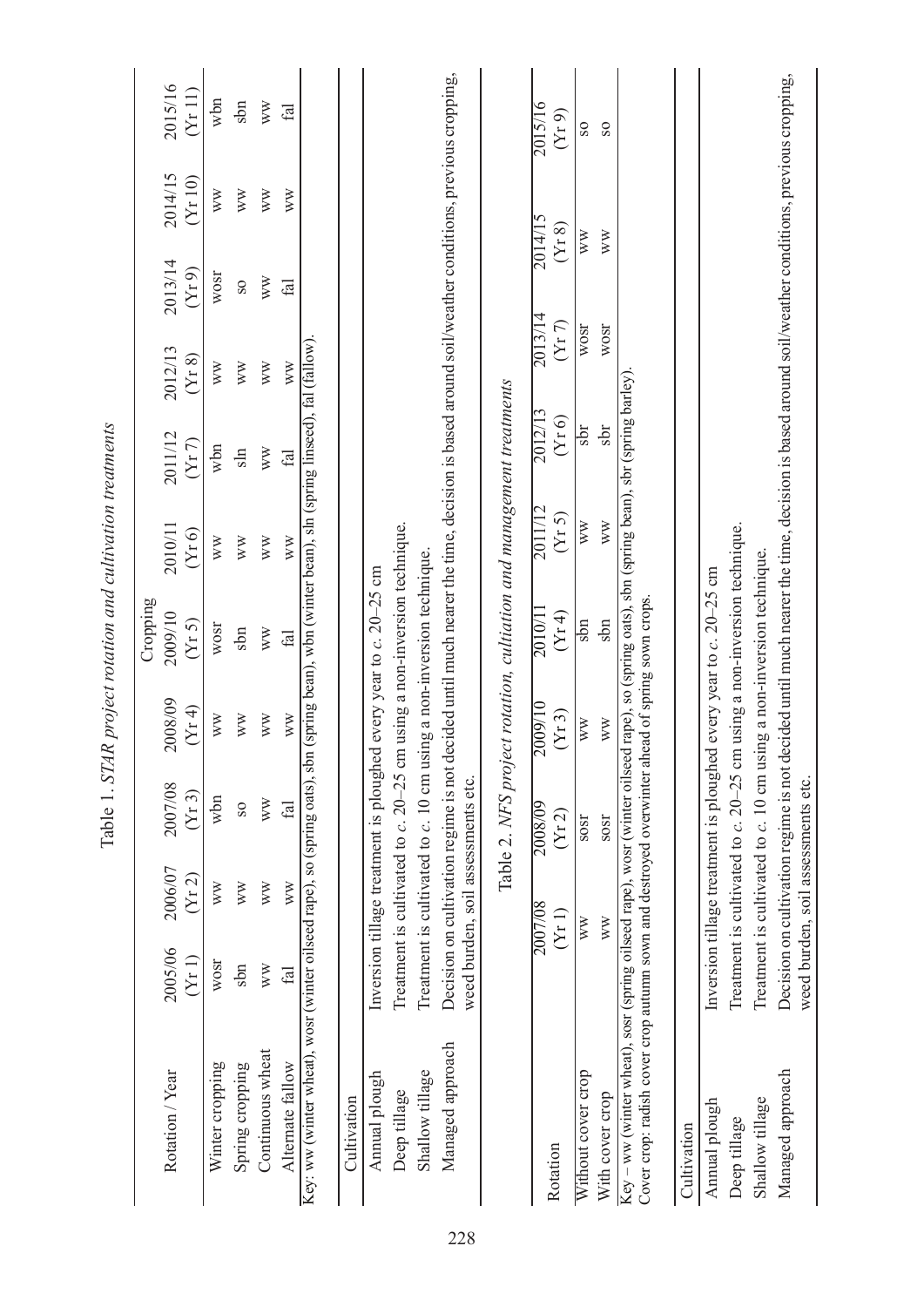## **Materials and Methods**

The STAR and NFS sites are fully replicated randomised designs using large plots  $(36 \text{ m} \times 36 \text{ m})$ in STAR and 36 m  $\times$  12 m in NFS) and farm scale equipment. Both projects have an independent advisory committee, made up of local farmers and agronomists. While soil types differ (STAR heavy soil, clay loam; and NFS - medium soil, sandy loam) tillage approaches are common to both studies. Within both STAR and NFS projects the plough (inversion to *c*. 20 cm), deep non-inversion (to *c*. 20 cm) and shallow non-inversion (to *c*. 10 cm), are 'consistent systems' and remain the same across seasons. However, the managed approach is a 'variable system' and changes with study season and crop; this decision is based on soil conditions, field assessments, previous cropping, weed burden and local best practice. Both studies use a common cropping approach of ostensibly winter wheat every other year with combinable break crops in intervening seasons. The crop rotation (choice of combinable break crop) varies within and between studies. Crop inputs are based on local best practice (as agreed with the advisory committee) and yields recorded each season with a Sampo plot combine. Treatments are as set out in Tables 1 (STAR) and 2 (NFS); further details can be found in Stobart *et al.* (2014) and Morris *et al.* (2014). Yield data presented are mean data for rotational approaches across all seasons within each study. Cumulative margin data across all seasons within each study are based on a gross output minus direct input and machinery costs for prices relevant to each production season; all crop prices and input costs are determined annually through market bulletin publications and in agreement with the advisory committee.

#### **Results**

Long term yield and margin summary data for STAR and NFS are outlined in Table 3. Yields are expressed relative to the plough in each season and the mean figure across seasons is presented. In both STAR and NFS, of the consistent systems, the plough is resulting in the highest yield with a progressive drop off to deep and shallow non-inversion approaches. The managed approach on both sites has resulted in a similar yield to the plough. Cumulative margin results, however, indicate that, of the consistent systems, deep non-inversion tillage results in the highest cumulative margin; although the managed approach again results in a similar cumulative return.

|         |            | Yield relative<br>to ploughed $(\% )$ | Cumulative gross margin<br>minus machinery cost $(f \, ha^{-1})$ |             |            | Margin relative<br>to plough $(\%)$ |
|---------|------------|---------------------------------------|------------------------------------------------------------------|-------------|------------|-------------------------------------|
|         | <b>NFS</b> | <b>STAR</b>                           | <b>NFS</b>                                                       | <b>STAR</b> | <b>NFS</b> | <b>STAR</b>                         |
| Plough  | 100        | 100                                   | 4133                                                             | 4326        | 100        | 100                                 |
| Managed | 100        | 100                                   | 4468                                                             | 4572        | 108        | 106                                 |
| Deep    | 95         | 98                                    | 4364                                                             | 4516        | 106        | 104                                 |
| Shallow | 89         | 96                                    | 4131                                                             | 42.72       | 100        | 99                                  |

Table 3. *Cross season yield (% of plough) and margin (cumulative* £ *ha-1 and % of plough) with respect to tillage across all crops. STAR harvest years 1–10 and NFS harvest years 1–9*

Within both the STAR and NFS rotations the regular use of winter wheat also allows the impact of tillage on wheat to be evaluated in the context of longer term data sets. Winter wheat yield data for the 'consistent systems' (where treatments have remained the same over this time period) from harvest years 2, 4, 6, 8 and 10 of the STAR project are presented in Table 4; this depicts the mean data for 'all rotations'. Yield differences are significant in two of the five seasons with P values of around 0.1 apparent in two further seasons. Winter wheat yield from the 'consistent systems' (where treatments have remained the same over this time period) in harvest years 1, 3, 5 and 8 of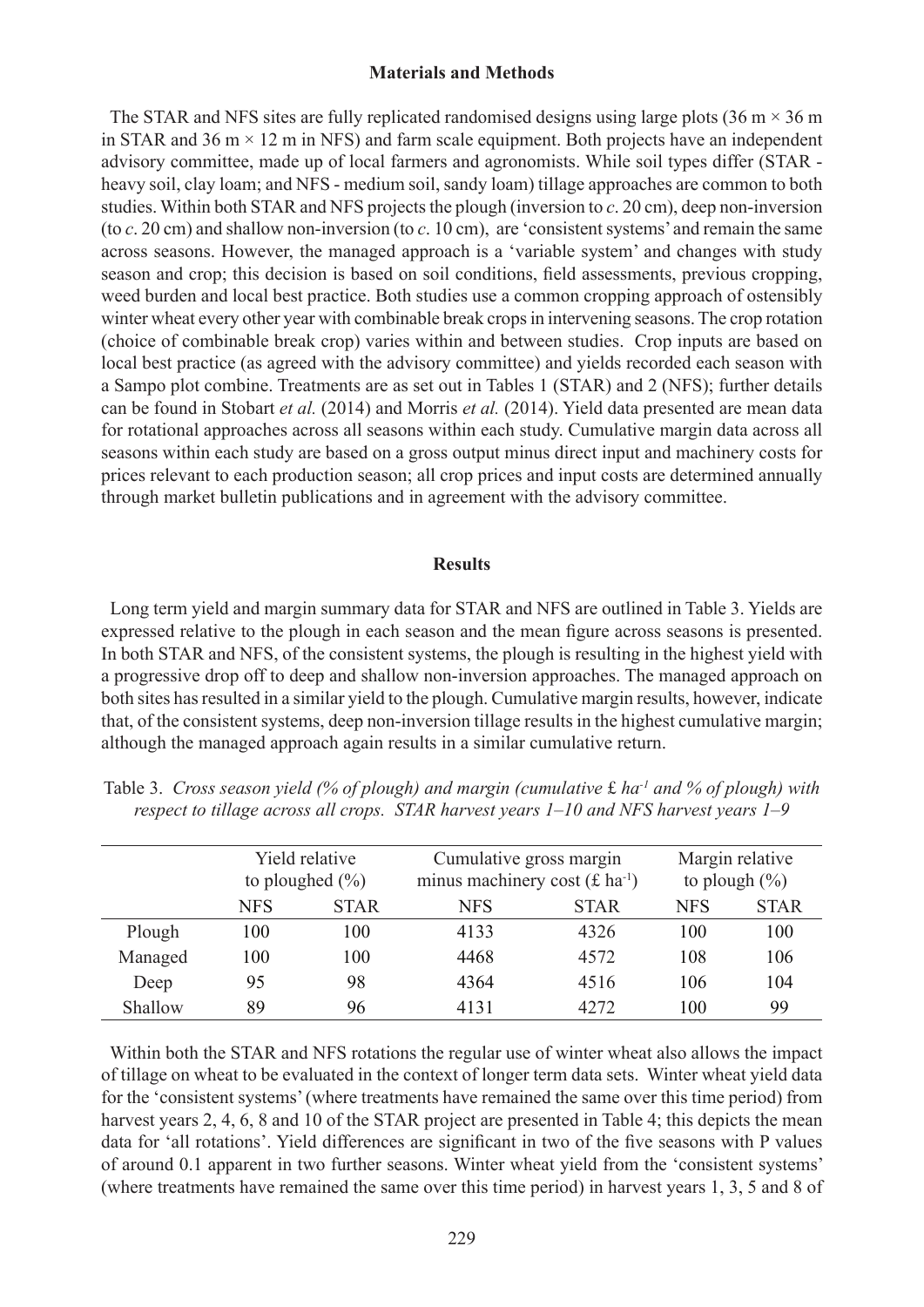|                      |                   |                   | Seasonal yield data (t ha <sup>-1</sup> ) |                                    |                |                                           | (2014/15). Cross season analysis for tillage is as presented in the table; 'year' was significant at P<0.001 and 'treatment x year' interaction was NS<br>Mean yield and margin data |                            |                         |
|----------------------|-------------------|-------------------|-------------------------------------------|------------------------------------|----------------|-------------------------------------------|--------------------------------------------------------------------------------------------------------------------------------------------------------------------------------------|----------------------------|-------------------------|
| Tillage              | Year <sub>2</sub> | Year $4$          | Year 6                                    | Year 8                             | Year 10        | Mean yield<br>$(\text{t}~\text{ha}^{.1})$ | (% of plough)<br>Yield                                                                                                                                                               | Margin<br>$(f \, ha^{-1})$ | (% of plongh)<br>Margin |
| Plough               | 8.64              | 8.51              | 6.83                                      | 8.61                               | 11.64          | 8.85                                      | 100                                                                                                                                                                                  | 547                        | 100                     |
| Deep                 | 7.78              | 00.6              | 7.40                                      | 8.30                               | 11.69          | 8.82                                      | 100                                                                                                                                                                                  | 584                        | 107                     |
| Shallow              | 7.52              | 8.80              | 7.32                                      | 8.01                               | 11.62          | 8.66                                      | 98                                                                                                                                                                                   | 571                        | 104                     |
| Mean                 | 7.98              | 8.77              | 7.18                                      | 8.31                               | 11.65          |                                           |                                                                                                                                                                                      |                            |                         |
| P value              | P<0.0001          | $NS(P=0.14)$      | P < 0.05                                  | $S(P=0.11)$<br>Z                   | $\overline{S}$ | $\overline{S}$                            |                                                                                                                                                                                      |                            |                         |
| LSD $(t \ln a^{-1})$ | 0.45              | 0.42              | 0.49                                      | 0.57                               | 0.24           | 1.02                                      |                                                                                                                                                                                      |                            |                         |
|                      |                   |                   | Seasonal yield data (t ha <sup>-1</sup> ) |                                    |                |                                           | Mean yield and margin data                                                                                                                                                           |                            |                         |
| Tillage              | Year 1            | Year <sub>3</sub> |                                           | Year 5                             | Year 8         | Mean yield<br>$(t \, ha^{-1})$            | (% of plough)<br>Yield                                                                                                                                                               | Margin<br>$(f \, ha^{-1})$ | (% of plongh)<br>Margin |
| Plough               | 12.75             | 8.26              |                                           | $\overline{11}$<br>$\overline{10}$ | 10.70          | 10.53                                     | 100                                                                                                                                                                                  | 921                        | 100                     |
| Deep                 | 12.55             | 8.17              |                                           | .54<br>$\Xi$                       | 11.27          | 10.63                                     | 101                                                                                                                                                                                  | 978                        | 106                     |
| Shallow              | 12.30             | 7.42              |                                           | .48<br>$\overline{10}$             | 10.45          | 10.17                                     | 96                                                                                                                                                                                   | 930                        | $101$                   |
| Mean                 | 12.53             | 7.95              |                                           | 47<br>$\Xi$                        | 10.81          |                                           |                                                                                                                                                                                      |                            |                         |
| P value              | $NS(P=0.16)$      | $NS(P=0.11)$      |                                           | SN                                 | $NS(P=0.10)$   | P < 0.001                                 |                                                                                                                                                                                      |                            |                         |
| LSD $(t \ln^{-1})$   | 0.30              | 0.77              |                                           | 0.21                               | $0.68\,$       | 0.16                                      |                                                                                                                                                                                      |                            |                         |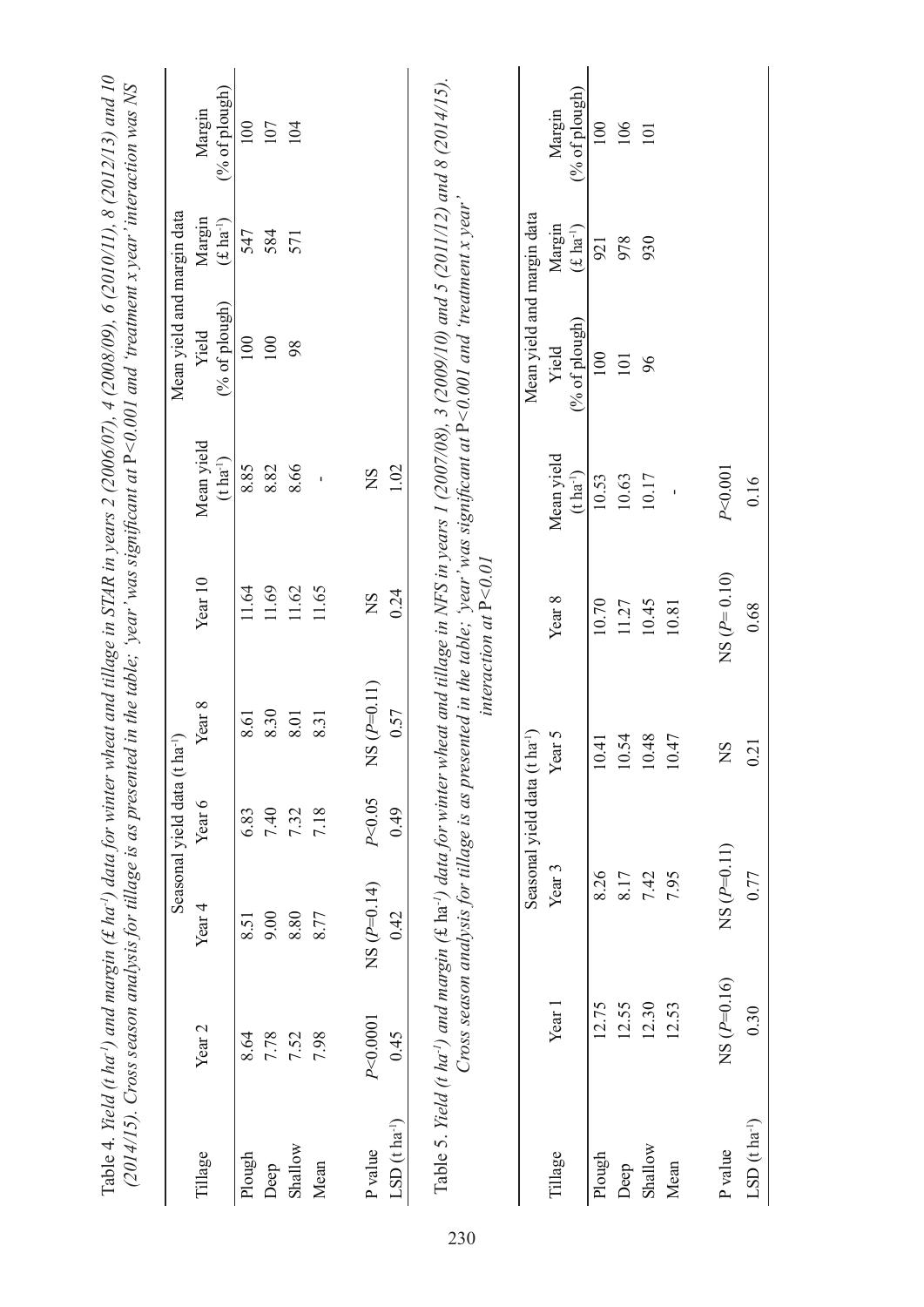the NFS Cultivations study is presented in Table 5. This shows the mean data for the 'with and without' cover crop rotational approaches. Yield differences presented for individual seasons are not statistically significant, although *P* values of around 0.1 in three of the four seasons were apparent. In both studies year had a statistically significant impact on yield and cross season differences were statistically significant in NFS but not in STAR.

## **Discussion**

The long running, large scale STAR and NFS farming systems projects provide a platform to determine the impact of tillage and rotational practice on soil condition and ultimately the influence of these parameters on yield, margin and crop performance.

While the impact of tillage practice on yield varied both with season and between STAR and NFS, in general ploughing has tended to result in the highest mean yields across the rotation, with progressive yield loss to deep and shallow non-inversion systems. This drop off was more pronounced on the medium soil type at NFS compared to the heavy soil type in STAR. This is possibly associated with the lighter soils being more prone to loss of structure where some deeper rectification is not applied. Within wider assessment work undertaken in AHDB project 3786 (Platforms to test and demonstrate sustainable soil management: integration of major UK field experiments) on the sites (Hallett *et al*., 2014*a*,*b*) pans have been detected under non-inversion tillage systems (notably in the shallow non-inversion tillage system); these pans were present on both sites and are developed to an extent that could limit root growth and potentially have an impact on yield.

With regard to the impact of system on rotational margins across all crops, despite the high yields associated with the plough based system, of the consistent systems, the deep non-inversion tillage approach has resulted in the highest margins. Interestingly though, in both STAR and NFS the cost saving associated with the shallow non-inversion tillage system compared to the plough based approach tended to balance up; that is, despite the lower yields obtained in the shallow non-inversion tillage system the cumulative margins relative to plough were similar. However, in both studies, the managed approach, using a seasonal decision based on field assessment and crop performance and requirements, has resulted in the highest mean margin. In addition to margin it should also be noted that ploughing would have also resulted in slower speeds of working (*cf*. non-inversion tillage systems); potentially impacting on timeliness of operation over a total farm area. This is potentiality of greater importance than small differences in rotational margin*.* 

While differences in crop rotations between STAR and NFS restrict comparisons for some crop types, the regular use of winter wheat in both studies enables a longer term evaluation of the impact of tillage on the performance of first wheat crops. For both studies, in most individual seasons, the lowest winter wheat yields tended to arise from the use of shallow non-inversion tillage systems. With respect to mean yields across seasons, both STAR and NFS demonstrated similar yields for plough and deep non-inversion systems, but lower wheat yields for shallow non-inversion tillage systems. While 'year' was a statistically significant effect, the cross season differences were a 2% reduction in yield compared to plough based approaches for STAR and a 4% reduction compared to the plough in the NFS study for the shallow non-inversion system; this difference was statistically significant in NFS but not in STAR. Regardless of the statistical significance, findings suggest only small percentage yield reductions with shallow tillage (*cf*. plough systems) indicating that wheat yields are relatively robust with respect to the tillage approaches assessed on these sites. In addition, it should be noted that speed of working and timeliness of operation to ensure good field conditions should also be considered when looking at relatively small differences in yield or margin in winter wheat. With regard to margins, the deep non-inversion treatment resulted in the highest margins in both studies, but in both STAR and NFS shallow and deep non-inversion treatments resulted in greater margins compared to the plough. For deep non-inversion treatments this benefit was 6–7% and for shallow non-inversion treatments gain was 1–4%.